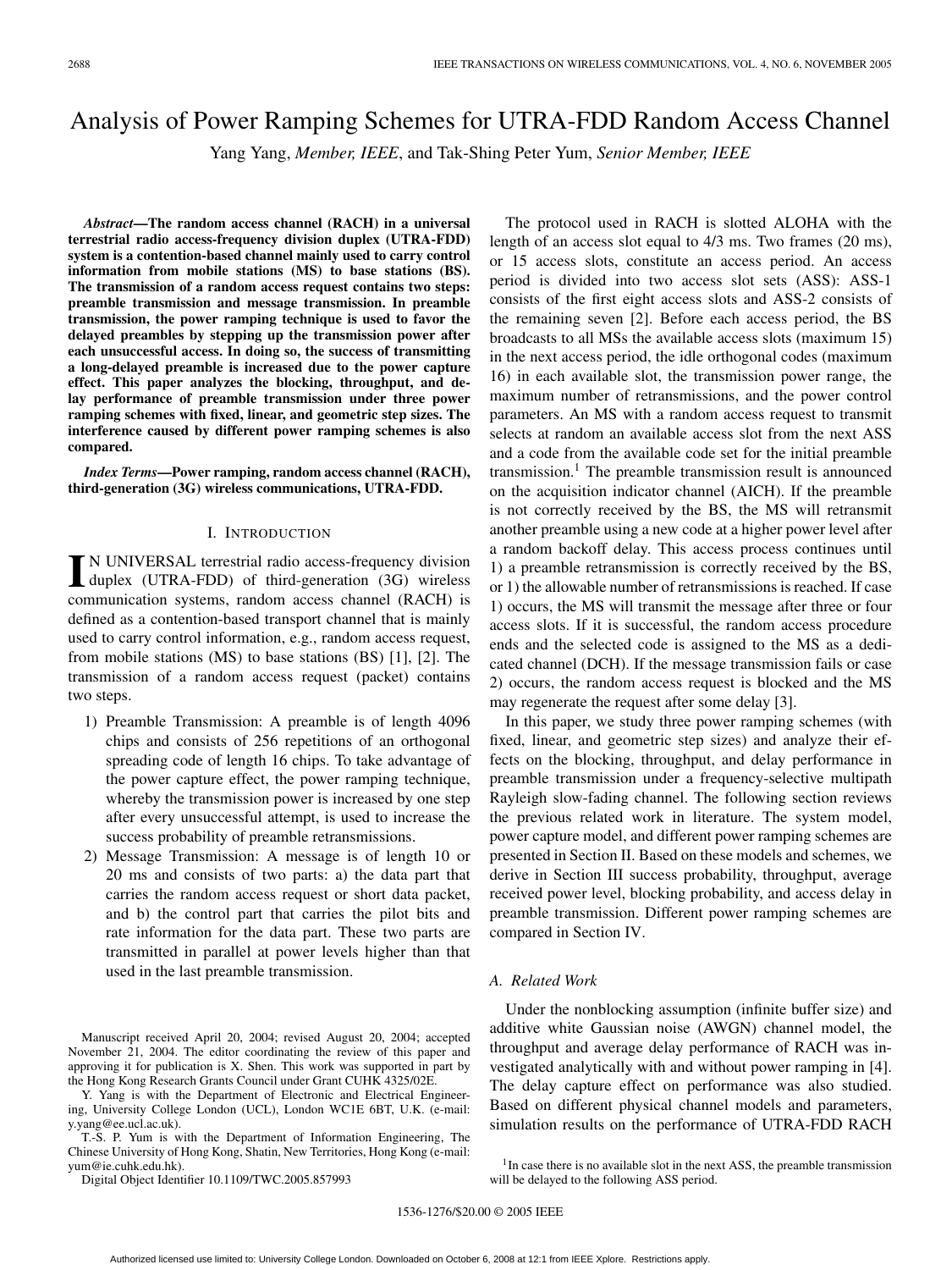were reported in [5]–[7]. System performance can be further enhanced by the multi-threshold detection algorithm [8] and by the extra code selection before the following message transmission [9]. Different priority differentiation methods were proposed in [10]–[12]. Specifically, three access priority schemes, which can offer different delay performance for different traffic classes, were proposed in [10]. In [11], access slots and spreading codes are grouped for different traffic classes. As a result, the class with the largest group will have the highest success probability. In [12], different power-ramping step values are used for different traffic classes so that the class with a larger step size (high priority) will have higher throughput and shorter delay. All the previous work considered only constant power increment step size. This may incur many unnecessary retransmissions when the initial transmission power is low and the step size is small [13]. On the other hand, if a large step size is used, the average transmission power is higher. This causes a reduction of power capture probability and a higher interference level to the ongoing traffic.

#### II. PROBLEM FORMULATION

The arrival of composite preamble transmissions (including initial transmissions and retransmissions) is modeled by a Poisson process with the rate  $G$ , which is also known as the offered traffic. Let  $N$  be the number of MSs contending for the same access slot. The distribution of  $N$  is therefore

$$
P\{N=n\} = \frac{G^n e^{-G}}{n!}, \quad n = 0, 1, 2, \dots
$$
 (1)

For a given offered traffic  $G$ , let  $S$  be the corresponding throughput of random access requests. Upon successfully receiving a random access request, i.e., both the preamble and the message transmissions are successful, the BS will assign the selected code as a DCH to the corresponding MS for its data packet transfer. Let Q be the number of available codes in a typical access slot. The distribution of  $Q$  can be derived as

$$
P\{Q=q\} = \frac{\pi_0}{1-\pi_0} \frac{16!}{(16-q)!S^q}, \quad 1 \le q \le 16 \tag{2}
$$

where

$$
\pi_0 = \left[ \sum_{i=0}^{16} \frac{16!}{(16-i)! S^i} \right]^{-1}.
$$
 (3)

Let  $K$  be the number of MSs selecting the same code for accessing this slot. Given  $N = n$  and  $Q = q$ , the probability that a tagged MS, say MS-A, is code collided with  $(k - 1)$  other MSs in a typical access slot is given by

$$
P\{K = k|N = n, Q = q\}
$$
  
=  $\binom{n-1}{k-1} \left(\frac{1}{q}\right)^{k-1} \left(\frac{q-1}{q}\right)^{n-k}, \quad 1 \le k \le n.$  (4)

The physical channel under consideration is a frequencyselective multipath Rayleigh slow-fading channel. Assuming

the shadowing and attenuation effects can be compensated by the open-loop power control used in RACH [14], the envelope of the received signal in one path is therefore a Rayleigh random variable. If a perfect RAKE receiver with  $L$  fingers is used at the BS, the signal powers distributed in  $L$  independent paths can be aggregated together so that the total received power P has a gamma distribution, i.e.,

$$
f_P(x) = \frac{x^{L-1} \exp\left(-\frac{x}{\mu}\right)}{(L-1)! \mu^L}, \quad x > 0 \tag{5}
$$

where  $\mu$  is the average received power from each path.

#### *A. Power Capture Model*

Consider a typical access slot where there are  $n$  simultaneous MSs, q available codes, and the tagged MS, say MS-A, is code collided with  $(k - 1)$  MSs. Assume that the closed-loop power control used in DCH is accurate and the received powers from different DCHs are of the same value, say  $\eta$ . The total interference caused by DCH is therefore equal to  $(16 - q)\eta$ . Comparing to this interference and the multiple access interference (MAI), the additive channel noise and self-interference are negligible [14].

A preamble contains only the repetitions of a selected code. By using a perfect RAKE receiver, the BS can aggregate the preamble transmissions from those  $k$  code-collided MSs (including MS-A) [9], [15]. Therefore, the condition for correct reception of the preamble sent by MS-A is

$$
\frac{P_A + \sum_{i=2}^k P_i}{(16 - q)\eta + \sum_{i=k+1}^n P_i} \ge \beta_1
$$
\n(6)

where  $P_i$  is the total received power from MS-i and  $\beta_1$  is the minimum signal-to-interference ratio (SIR) required for successfully decoding a preamble.

#### *B. Power Ramping Schemes*

By using open-loop power control, an MS can adjust its transmission power based on the received signal strength from the BS. The aim is to make the received signal at the BS exceed the preestimated, or target, power level. For the initial preamble transmission, we assume that all MSs have the same target power level  $\mu$ L. If the initial preamble transmission fails, a higher target power level, decided by a particular power ramping scheme, will be used for retransmission. As in [16], we use  $\mu$ L as the power increment unit. Let  $(m_r\mu L)$  be the target power level in the rth preamble retransmission. We study the following three power ramping schemes:

- fixed ramping: the power increment is fixed at one unit each time, i.e.,  $m_r = r + 1$ ;
- linear ramping: the power increment is in steps of 1, 2, 3, 4, ..., units each time, i.e.,  $m_r = (r^2 + r + 2)/2$ ;
- geometric ramping: the power increment is in steps of 1, 2, 4, 8, ..., units each time, i.e.,  $m_r = 2^r$ .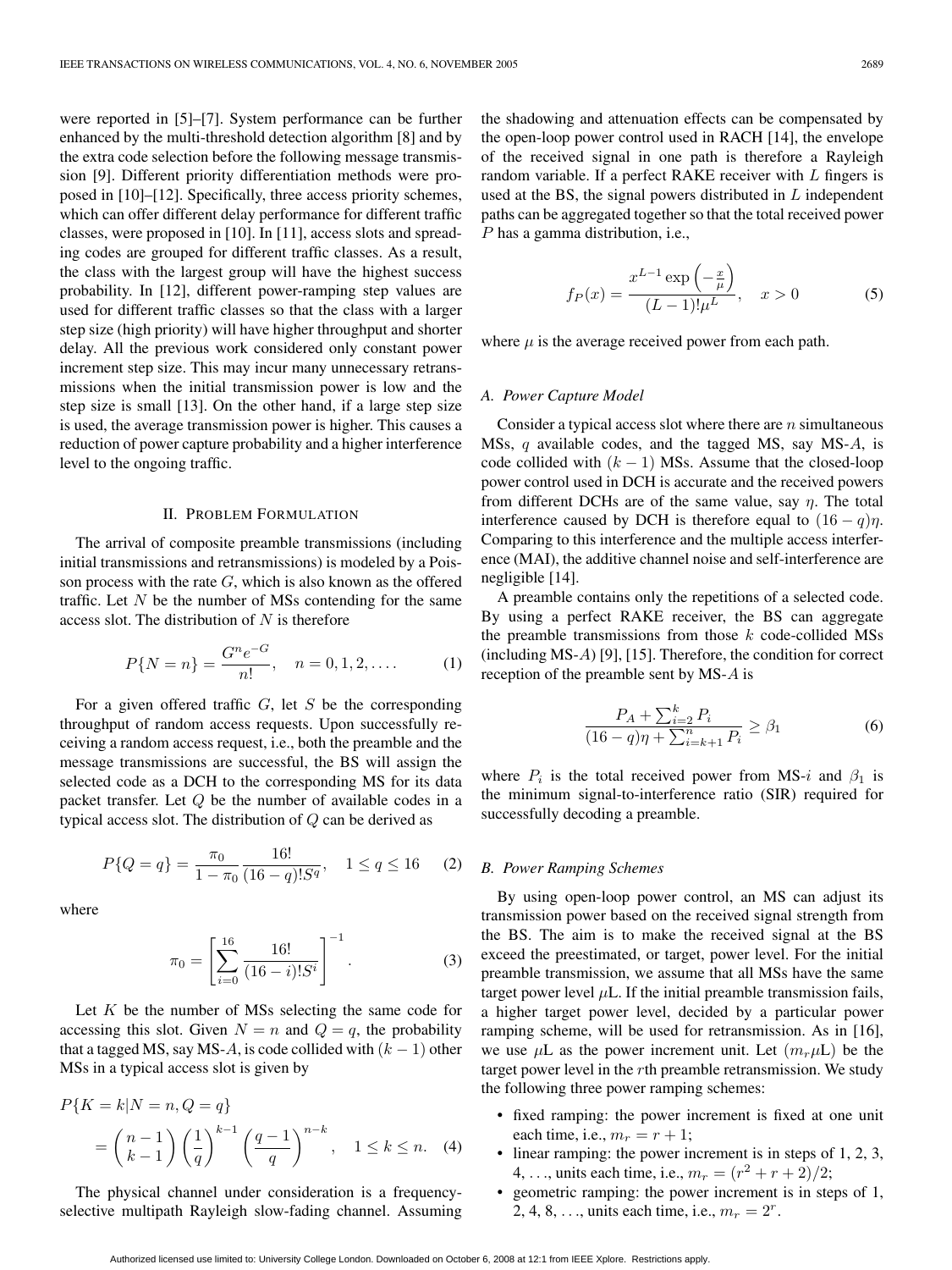

Fig. 1. Flow diagram of random access request.

#### III. PERFORMANCE ANALYSIS

## *A. Throughput*

Given that  $N = n$ ,  $Q = q$ , and  $K = k$ , the conditional success probability of the rth preamble retransmission, denoted by  $u(r|n, q, k)$ , can be derived according to the criterion (6) for correct reception of a preamble, i.e.,

$$
u(r|n, q, k)
$$
  
= 
$$
\begin{cases} \frac{\exp(-\frac{\beta_1 c}{\mu})}{(1+\beta_1)^b (b-1)!} \sum_{i=0}^{a-1} \sum_{j=0}^{i} \frac{(b+j-1)!}{j!(i-j)!} \\ \times \frac{\beta_1^i}{(1+\beta_1)^j} \left(\frac{c}{\mu}\right)^{i-j}, & 1 \le k \le n-1 \\ \exp\left(-\frac{\beta_1 c}{\mu}\right) \sum_{i=0}^{a-1} \frac{1}{i!} \left(\frac{\beta_1 c}{\mu}\right)^i, & k=n \end{cases}
$$
(7)

where the three interim variables  $a, b$ , and  $c$  are defined as

$$
\begin{cases}\na = \lfloor (k-1)\overline{m}L + m_r L \rfloor \\
b = \lfloor (n-k)\overline{m}L \rfloor \\
c = (16-q)\eta.\n\end{cases} \tag{8}
$$

In (8),  $\overline{m}$  is the average target power level in the unit of  $\mu$ L and  $|x|$  denotes the floor function. Removing the conditioning on  $K, Q$ , and N, we obtain

$$
u(r) = \sum_{n=1}^{\infty} \sum_{q=1}^{16} \sum_{k=1}^{n} u(r|n, q, k) P\{K = k | N = n, Q = q\}
$$

$$
\times P\{Q = q\} P\{N = n - 1\}. \quad (9)
$$

Note that the success probability  $u(r)$  of the rth preamble retransmission is a function of  $\overline{m}$ . But  $\overline{m}$  as expressed in (12) is a function of  $u(r)$ . Therefore, (9) and (12) are to be solved recursively.

The flow diagram of random access requests in RACH of UTRA-FDD is shown in Fig. 1. Let  $G_0$  and  $G_r$  denote, respectively, the arrival rates of the initial preamble transmissions and the rth preamble retransmissions. Let  $S_P$  be the throughput of preamble transmission and let  $r_{\text{max}}$  be the maximum number of retransmissions allowed. When RACH is in steady state, the following equations are satisfied:

$$
\begin{cases}\nG_0 = S_P + G_{r_{\text{max}}+1} \\
G_1 = G_0 [1 - u(0)] \\
G_2 = G_1 [1 - u(1)] \\
\vdots \\
G_{r_{\text{max}}+1} = G_{r_{\text{max}}} [1 - u(r_{\text{max}})].\n\end{cases} (10)
$$

The composite offered traffic is therefore  $G = \sum_{r=0}^{r_{\text{max}}} G_r$ . The throughput of preamble transmission can be derived as

$$
S_P = G \frac{1 - \prod_{i=0}^{r_{\text{max}}} [1 - u(i)]}{1 + \sum_{r=1}^{r_{\text{max}}} \prod_{i=0}^{r-1} [1 - u(i)]}.
$$
 (11)

The power ramping technique used in preamble transmission will generate much interference to the existing traffic. This effect can be measured by the average received (target) power level  $\overline{m}$  at the BS. In the unit of  $\mu$ L,  $\overline{m}$  is given by

$$
\overline{m} = \sum_{r=0}^{r_{\text{max}}} m_r \frac{G_r}{G}
$$
  
= 
$$
\frac{1 + \sum_{r=1}^{r_{\text{max}}} \left\{ m_r \prod_{i=0}^{r-1} [1 - u(i)] \right\}}{1 + \sum_{r=1}^{r_{\text{max}}} \prod_{i=0}^{r-1} [1 - u(i)]}.
$$
 (12)

## *B. Access Delay*

Let  $R$  be the number of retransmissions needed before the preamble is successfully received by the BS. Under the assumption that all transmission attempts are independent, the distribution of  $R$  is given by

$$
P\{R=r\} = u(r) \prod_{i=0}^{r-1} [1 - u(i)], \quad r = 0, 1, 2, \dots \quad (13)
$$

As shown in Fig. 1, a preamble is blocked after  $r_{\text{max}}$  unsuccessful retransmissions. The blocking probability  $P_B$  of preamble transmission is therefore

$$
P_B = P\{R > r_{\text{max}}\} = \prod_{r=0}^{r_{\text{max}}} [1 - u(r)]. \tag{14}
$$

For successfully transmitted preambles, the distribution of their retransmissions  $R'$  is the distribution of R conditioned on  $R \leq r_{\text{max}}$ . In other words

$$
P\{R' = r\} = P\{R = r | R \le r_{\text{max}}\}
$$

$$
= \frac{u(r) \prod_{i=0}^{r-1} [1 - u(i)]}{u(0) + \sum_{r=1}^{r_{\text{max}}} \left\{u(r) \prod_{i=0}^{r-1} [1 - u(i)]\right\}},
$$

$$
r = 0, 1, ..., r_{\text{max}}.
$$
(15)

As specified in [2], the random access slots are divided into 12 RACH subchannels and these subchannels are further grouped into sets of different sizes. Each set of subchannels

Authorized licensed use limited to: University College London. Downloaded on October 6, 2008 at 12:1 from IEEE Xplore. Restrictions apply.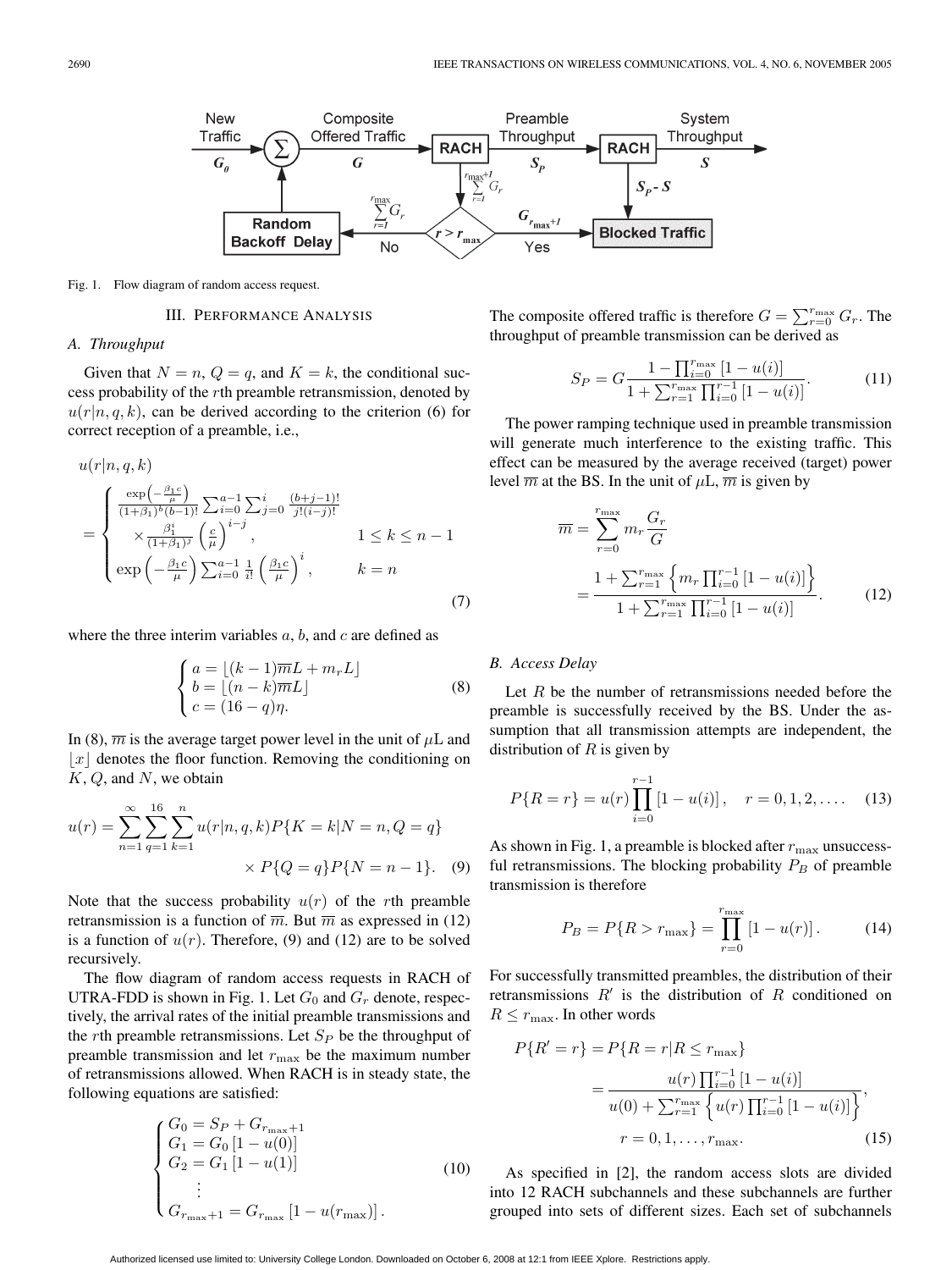

Fig. 2. Access mechanism of preamble transmission.

is associated with one access service class (ASC) and at most eight ASCs can be supported in RACH [3]. In this paper, we assume all random access requests are of the same ASC and all access slots are available for selection.2

Referring to Fig. 2, let  $t_0$  be the time when a random access request is generated. After an average of 0.5 frame waiting time  $D_0$ , the random access request randomly selects an available slot from the next ASS for its initial preamble transmission. The skipped slots (in the same ASS) before that initial transmission constitute the first backoff delay  $D_1$  (or  $W_1$ ). The error-free positive acknowledgment can be received in the next slot from AICH. As the retransmission procedure specified in the UTRA-FDD standard is complicated and analytically intractable [2], we choose the simple uniform backoff (UB) policy [17] with range  $[0, \omega]$  for the study of delay performance under different power ramping schemes. When the initial preamble transmission is unsuccessful, the second random backoff delay  $W_2$  is also drawn from  $[0, \omega]$  and the first retransmission is arranged at the  $(W_2 + 1)$ th access slot after receiving the first acknowledgment. Let  $D_i = W_i + 2(2 \le i \le r_{\text{max}} + 1)$  be the delay interval between the  $(i - 1)$ th and the *i*th transmission attempts. Adding the one-slot transmission time, the total access delay  $D_P$  (in unit of slots) for preamble transmission is given by

$$
D_P = 1 + D'_0 + \sum_{i=1}^{R'+1} D_i
$$
  
= 1 + D'\_0 + \sum\_{i=1}^{R'+1} W\_i + 2R' (16)

where  $D'_0$  is the normalized initial waiting time and is uniformly distributed in (0, 7.5] (one frame is equal to 7.5 access slots in length).

The average access delay  $E[D_P]$  and delay variance  $\sigma_{D_P}^2$  for preamble transmission can then be derived as [17]

$$
E[D_P] = 1 + E[D'_0] + (E[R'] + 1)E[W_i] + 2E[R']
$$

$$
= 4.75 + \frac{\omega}{2} + \frac{\omega + 4}{2}E[R'] \tag{17}
$$

<sup>2</sup>The probability that a slot is not available (i.e., it contains no idle spreading code) is equal to  $\pi_0$ . As implied by (3),  $\pi_0$  is very small even when the system throughput is maximum.

TABLE I BASIC PARAMETER IN NUMERICAL EVALUATION

| Parameter                                  | Value                     |
|--------------------------------------------|---------------------------|
| Number of Resolvable Paths                 | $L=2$                     |
| Average Received Power from One Path       | $\mu=1$                   |
| Average Received Power from One DCH        | $\eta = 2$                |
| Minimum SIR for Correct Preamble Reception | $\beta_1 = -5 \text{ dB}$ |
| Maximum Allowed Retransmission Attempts    | $r_{max} = 5$             |
| Backoff Delay Range                        | $\omega = 7$              |



Fig. 3. Success probability of preamble transmission,  $G = 1, 3, 5$ , and 9.

and

$$
\sigma_{D_P}^2 = \text{Var}(D_0') + \text{Var}\left(\sum_{i=1}^{R'+1} (W_i + 2)\right)
$$
  
= 4.6875 +  $\frac{\omega^2 + 2\omega}{12}$  (E[R'] + 1) +  $\frac{(\omega + 4)^2}{4}$  Var(R') (18)

where the distribution of  $R'$  is given in (15).

## IV. NUMERICAL RESULTS

The parameters for numerical evaluation are listed in Table I. Fig. 3 compares the success probability  $u(r)$  of preamble transmission under different power ramping schemes and for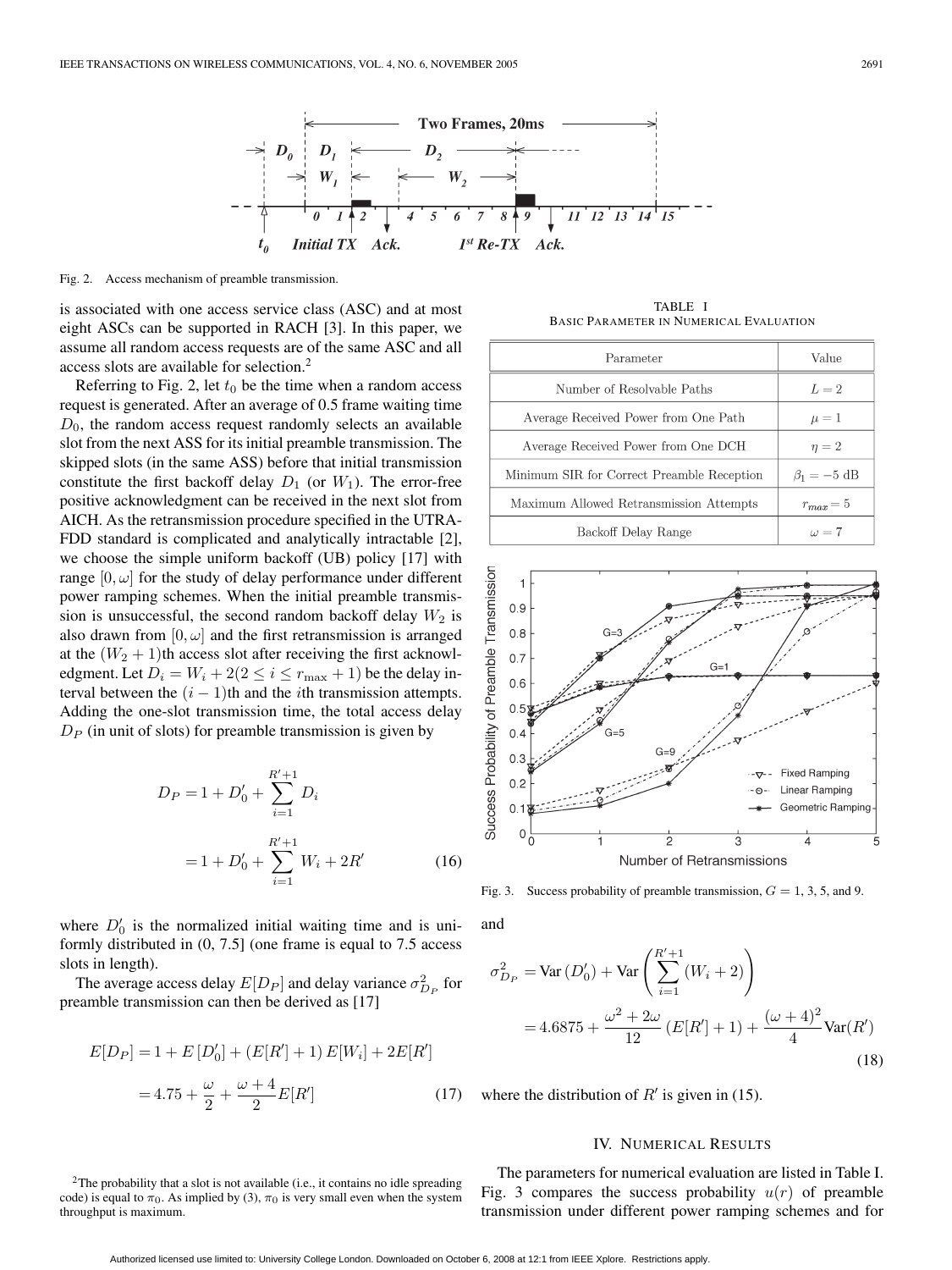

Fig. 4. Throughput of preamble transmission.

different offered traffic values. When the offered traffic is small, say  $G = 1$ , power ramping can only improve the success probability slightly. Referring to  $(1)$  and  $(4)$ , for small  $G$  values, few preamble transmissions take place in the same slot and the chance for code collision is even less as most codes are available for selection. In this case, the number of simultaneous  $MS$   $N$  and the number of code-collided  $MS$   $K$  are mostly equal to one (collision free), and the number of available codes Q is always close to the maximum value of 16. Therefore, the probability  $u(r|N = 1, Q = 16, K = 1)$  is the dominating item in the calculation of  $u(r)$ . As implied by (7) and (8),  $u(r|N = 1, Q = 16, K = 1)$  is insensitive to r (the number of retransmissions) and  $m_r$  (the corresponding target power level). So,  $u(r)$  is flat for  $G = 1$ .

When the offered traffic becomes larger, the success probability  $u(0)$  of the initial transmission decreases so that more MSs need to retransmit their preambles at higher power levels. As shown in the figure, all three power ramping schemes can effectively increase the success probability. Between them, geometric ramping and linear ramping have similar performance while fixed ramping is inferior.

The throughput of preamble transmission  $S_p$  is shown in Fig. 4. The throughput curves are virtually the same for the three schemes except at very high  $G$  values. The maximum throughput is about 2.5. This figure shows that linear and geometric ramping schemes are more reliable than the fixed ramping scheme when  $G$  is large.

The average target power level  $\overline{m}$  of preambles is a measurement of the interference caused by power ramping. Fig. 5 shows  $\overline{m}$  as a function of G for different schemes. As expected, fixed ramping has the lowest power level. Geometric ramping causes a very high interference to ongoing traffic when the offered traffic is large.

The blocking probability  $P_B$  of preamble transmission is shown in Fig. 6. Referring to (14),  $P_B$  is the product of  $(r_{\text{max}} + 1)$  complementary success probabilities. When the offered traffic is small, say  $G \leq 2$ , the success probability  $u(r)$  is insensitive to the target power level  $m_r$  (see Fig. 3) so that the blocking probabilities are indistinguishable for the



Fig. 5. Average target power level of preamble transmission.



Fig. 6. Blocking probability of preamble transmission.

three schemes. When the offered traffic becomes larger, say  $G = 3$ , the success probability curves are greatly improved by different power ramping schemes. Therefore, the resulting blocking probabilities become smaller, which indicates that most preambles can be successfully transmitted by less than  $(r_{\text{max}} + 1)$  attempts. When the offered traffic becomes much larger, say  $G = 9$ , the success probabilities of the initial transmission and the first couple of retransmissions are quite small. As a result, more retransmissions at higher power levels are now needed for successfully transmitting a preamble. The blocking probabilities for different schemes are therefore increasing with respect to the offered traffic. Specifically, fixed ramping, linear ramping, and geometric ramping offer their minimum blocking probabilities when the offered traffic values are around 3, 5, and 6, respectively. Among the three schemes, geometric ramping has fast-increasing power increment steps so that it is the most effective scheme in enhancing success probability and offers the lowest blocking probability curve.